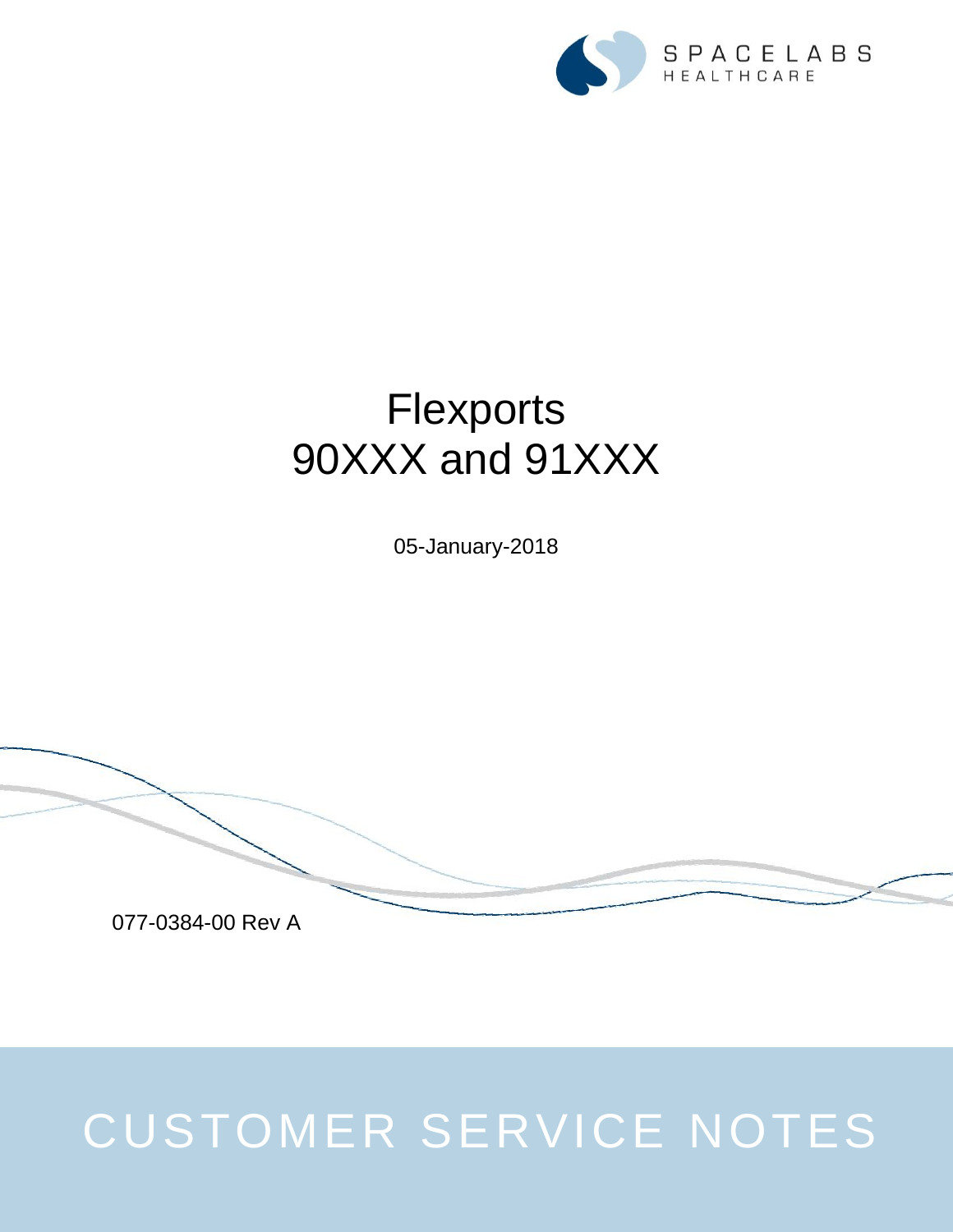

**Product Covered:** Flexports, 90XXX and 91XXX

## **Purpose:** Third Party Software Versions Validated with Spacelabs Flexport Products

## **Description:**

The Spacelabs Flexport products allow presentation of non-Spacelabs medical device data as an additional parameter on your Spacelabs monitoring system. Each non-Spacelabs medical device software version uses a unique communication protocol to interact with your Spacelabs medical device. The purpose of the protocol is to present data in a specific predictable format.

The list below identifies third party software versions validated for use with the Spacelabs Flexport products. Any other third party software version may not present data appropriately.

| Manufacturer                | Model                       | Firmware<br>Version                                        | Flexport<br><b>Model</b> | <b>Spacelabs</b><br>Firmware<br>Version |
|-----------------------------|-----------------------------|------------------------------------------------------------|--------------------------|-----------------------------------------|
| <b>BD/CareFusion/Viasys</b> | Vela                        | 2.02.08                                                    | 91436C                   | 1.00.02-002                             |
| <b>BD/CareFusion/Viasys</b> | Avea                        | 3.9B                                                       | 91436C                   | 1.00.02-002                             |
| Drager                      | Apollo/Primus/<br>Primus IE | V.4.50<br>(or 4.51)<br>Medibus 6.00<br>Medibus.X<br>Enable | 91443C                   | 1.00.01                                 |
| <b>Drager</b>               | Perseus                     | V.1.12<br>Operating<br>System,<br>Medibus.X<br>Protocol    | 91443C                   | 1.00.01                                 |
| Edwards                     | Vigilance II                | V.0056                                                     | 91439B                   | 1.00.01-002                             |
| Edwards                     | Vigileo                     | V.01.10                                                    | 91439B                   | 1.00.01-002                             |
| Edwards                     | EV1000                      | V.01.10                                                    | 91439B                   | 1.00.01-002                             |
| <b>GE Healthcare</b>        | Engstrom<br>Carestation     | 5.05                                                       | 91436E                   | 1.00.01-004                             |
| <b>GE Healthcare</b>        | Avance 5.0                  | 5.0                                                        | 91436D                   | 1.00.02-002                             |
| <b>Hamilton Medical</b>     | Galileo                     | $\overline{3.2}$                                           | 90436A-07                | 1.00.02                                 |
| <b>Hamilton Medical</b>     | Raphael                     | 3.2                                                        | 90436A-07                | 1.00.02                                 |
| Maquet                      | Servo-I                     | 1, 2, 3, 4                                                 | 91436B                   | 1.00.05-001                             |
| Masimo                      | Radical                     | Masimo Set-<br>$V4.1.0.1$ ,<br>Handheld-<br>R4.2.0.1       | 90442A-02                | 1.00.52                                 |
|                             |                             | D-station<br>(Radnet)<br>R5.1.3.2                          | 90436A-15                | 2.00.02EN                               |